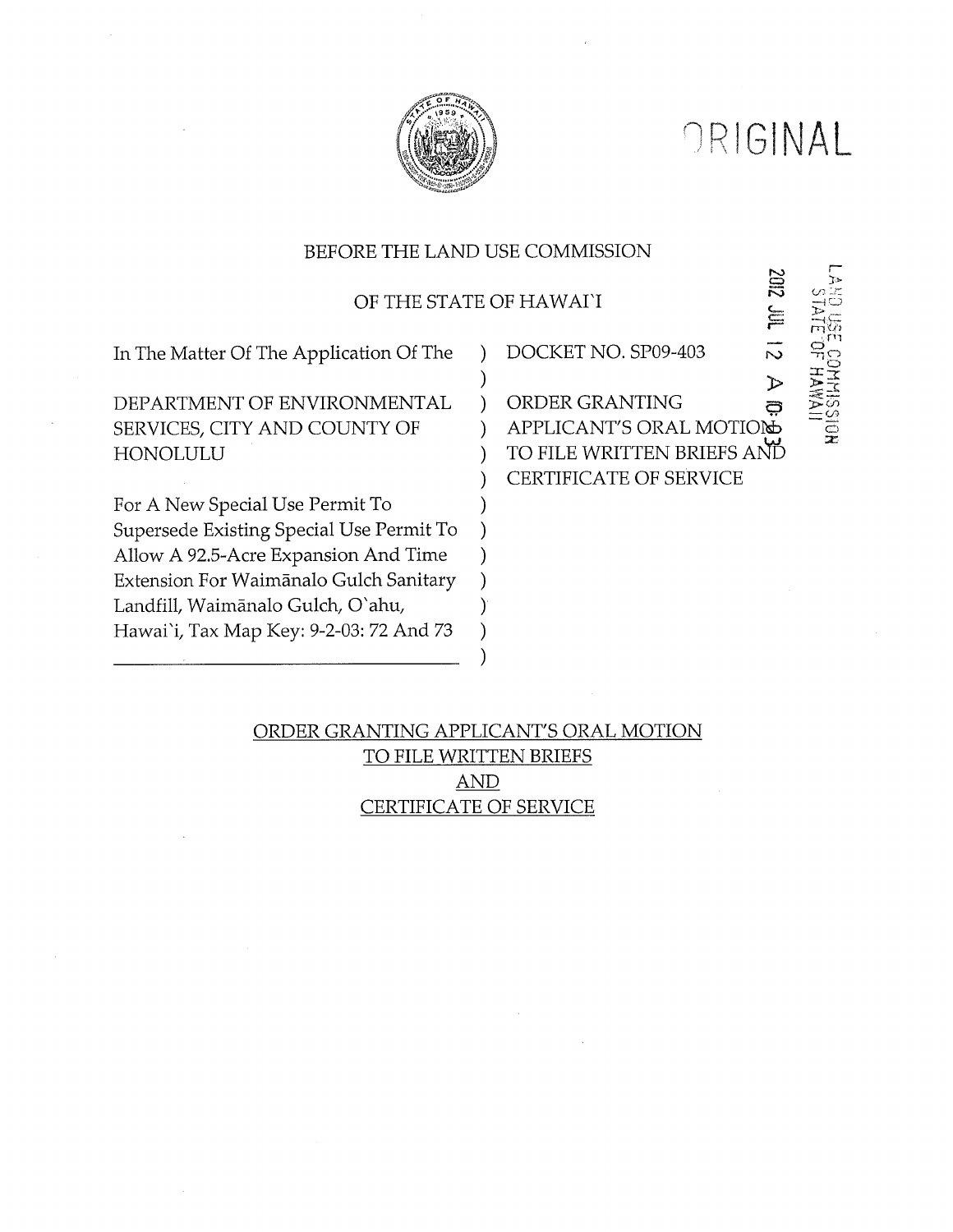

## BEFORE THE LAND USE COMMISSION

## OF THE STATE OF HAWAI'I

| In The Matter Of The Application Of The  | DOCKET NO. SP09-403     |
|------------------------------------------|-------------------------|
|                                          |                         |
| DEPARTMENT OF ENVIRONMENTAL              | ORDER GRANTING          |
| SERVICES, CITY AND COUNTY OF             | APPLICANT'S ORAL MOTION |
| HONOLULU                                 | TO FILE WRITTEN BRIEFS  |
|                                          |                         |
| For A New Special Use Permit To          |                         |
| Supersede Existing Special Use Permit To |                         |
| Allow A 92.5-Acre Expansion And Time     |                         |
| Extension For Waimānalo Gulch Sanitary   |                         |
| Landfill, Waimānalo Gulch, O`ahu,        |                         |
| Hawai`i, Tax Map Key: 9-2-03: 72 And 73  |                         |
|                                          |                         |

## ORDER GRANTING APPLICANT'S ORAL MOTION TO FILE WRITTEN BRIEFS

On July 5, 2012, the State Land Use Commission ("LUC') met in

)

Honolulu, Hawai'i, to discuss and deliberate the procedural issues arising from

Civil No. 09-1-2719-11.1 Dana Viola, Esq., appeared on behalf of the Applicant.

<sup>&</sup>lt;sup>1</sup> This matter arose from the Department of Environmental Services, City and County of Honolulu ("Applicant"), appeal from the October 19, 2010, final judgment of the First Circuit Court in support of its September 21, 2010, Order affirming the LUC's Order Adopting The City And County Of Honolulu Planning Commission's Findings Of Fact, Conclusions Of Law, And Decision And Order With Modifications ("LUC Order") filed October 22, 2009. The LUC Order granted, among other things, a 92.5-acre expansion and time extension of the existing Waimānalo Gulch Sanitary Landfill located at Waimfinalo Gulch, O'ahu, Hawai'i (County Special Use Permit File No. 2008/SUP-2 ("SUP-2")). On May 4, 2012, the State Supreme Court issued its

Docket No. SP09-403 Department Of Environmental Services, City And County Of Honolulu  $\mathbf{1}$ Order Granting Applicant's Oral Motion To File Written Briefs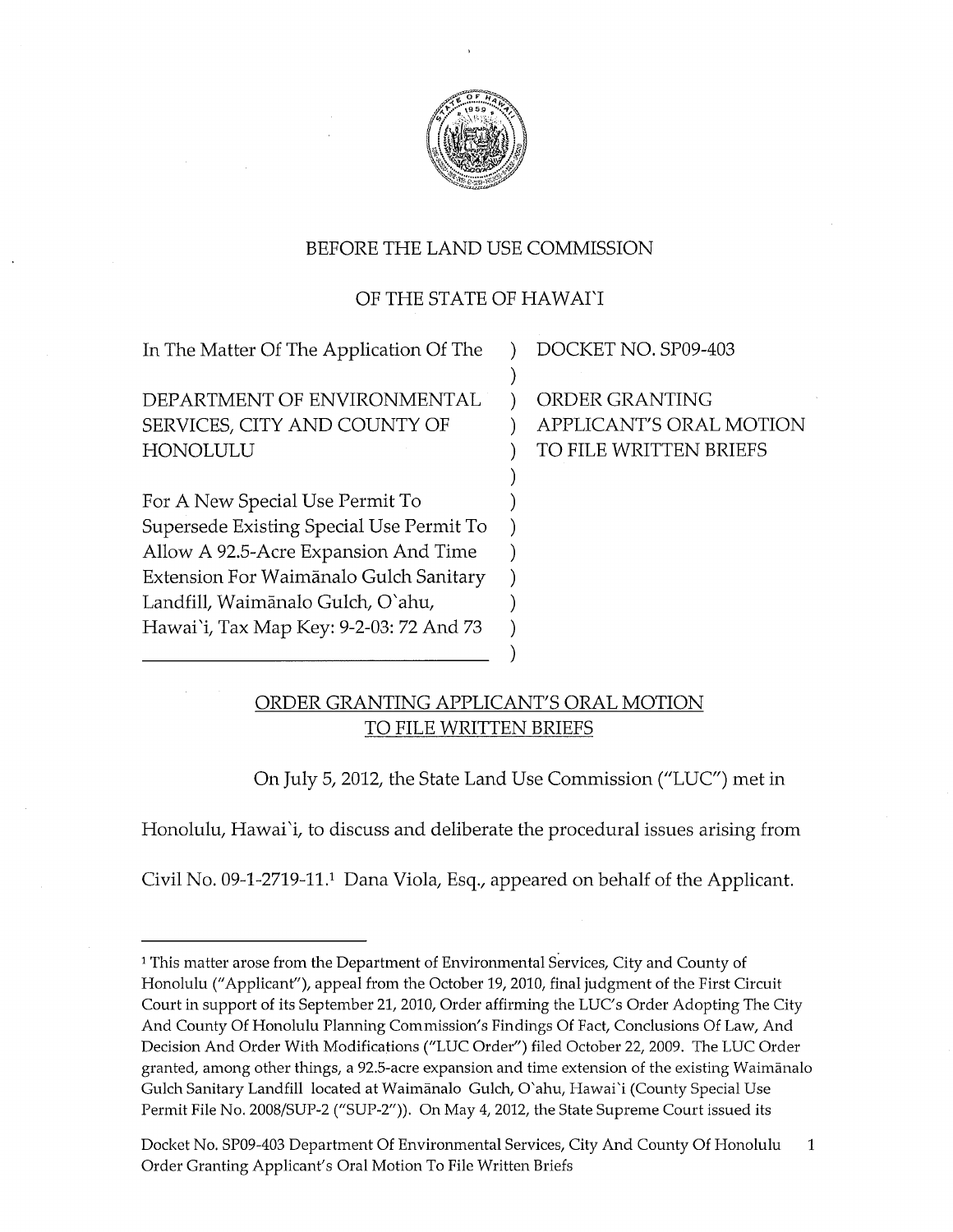Calvert G. Chipchase, Esq., and Christopher T. Goodin, Esq., appeared on behalf of Intervenors the Ko Olina Community Association and Maile Shimabukuro. Richard Wurdeman, Esq., appeared on behalf of Intervenor Colleen Hanabusa. Bryan C. Yee, Esq., and Rodney Funakoshi were also present on behalf of the State Office of Planning ("OP').2

At the meeting, the LUC heard public testimony from Ian Sandison, Esq., who represents Schnitzer Steel Hawai'i Corp. ("Schnitzer Steel"), an intervenor in the Applicant's application before the City and County of Honolulu Planning Commission to delete Condition No. 14 of the LUC's Order.

Following the receipt of public testimony, the parties provided oral argument on the procedural issues and options available to the LUC in this matter. During its presentation, the Applicant orally moved for an additional two weeks for the parties to file written briefs with the LUC to more fully address the procedural issues arising from Civil No. 09-1-2719-11. Following

decision, which vacated the circuit court's judgment affirming the LUC's approval of SUP-2 and remanded the matter to the circuit court with instructions that the circuit court remand this matter to the LUC for further proceedings.

2 Prior to the receipt of public testimony, the LUC's Deputy Attorney General, Sarah Hirakami, disclosed that she, along with two other Deputy Attorneys General, represents members of the 2011 Reapportionment Commission, including commission member Mr. Chipchase, in their official capacities in Joseph Kostick v. Scott Nago, Federal District Court Civil No. CV 12-00184. Ms. Hirakami stated that she did not have any actual bias regarding Mr. Chipchase, and that she could perform her duties as the LUC's counsel in an impartial and unbiased manner. None of the parties raised objections to Ms. Hirakami's participation in the proceeding.

Docket No. SP09-403 Department Of Environmental Services, City And County Of Honolulu  $\overline{2}$ Order Granting Applicant's Oral Motion To File Written Briefs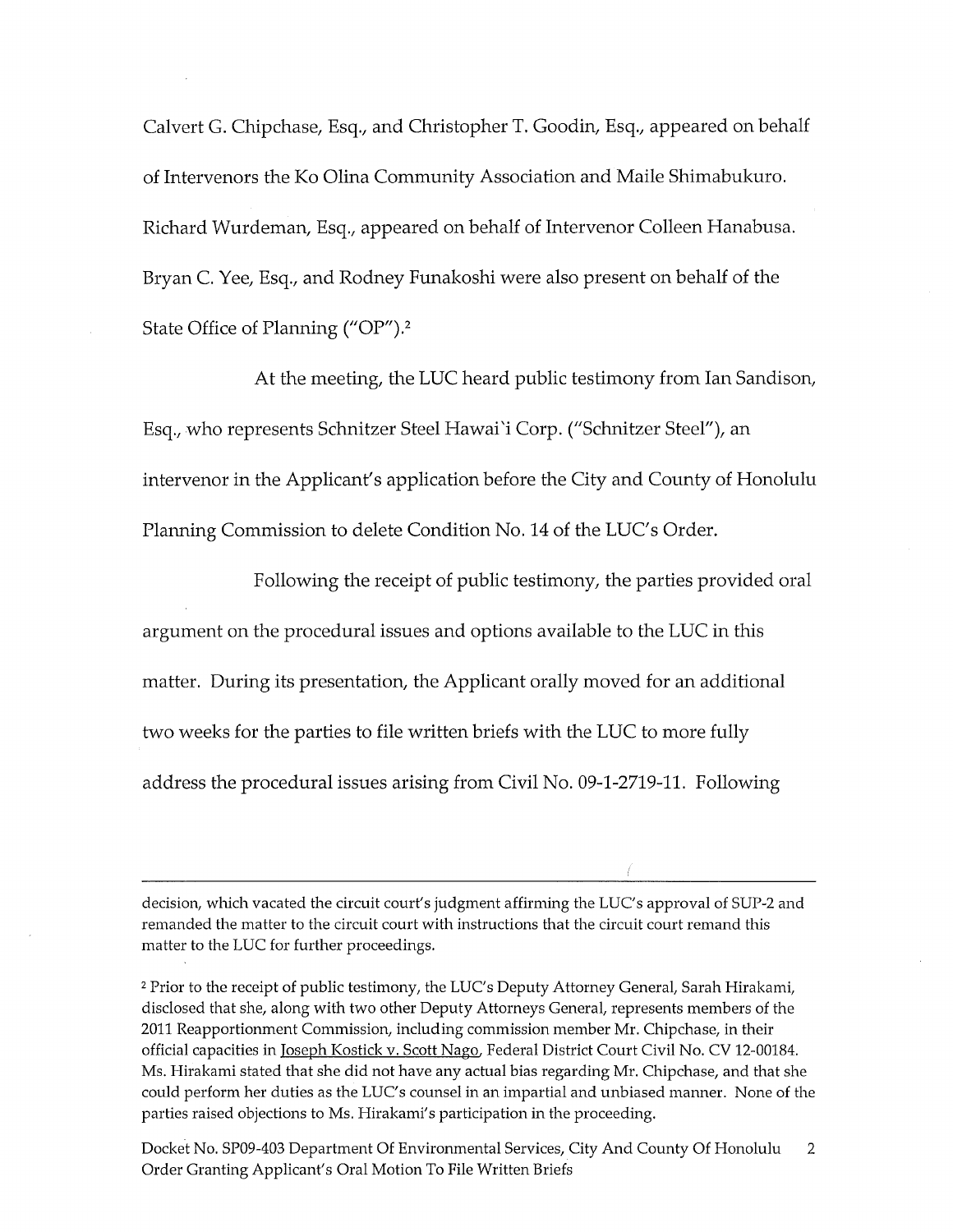discussion, a motion was made and seconded to grant the Applicant's oral motion. There being a vote of 5 ayes and 3 excused, the motion carried.

#### ORDER

The LUC, having duly considered the Applicant's oral motion, the oral arguments presented by the parties, and a motion having been made and seconded at a meeting on July 5, 2012, in Honolulu, Hawai'i, and the motion having received the affirmative votes required by section 15-15-13, Hawai'i Administrative Rules, and there being good cause for the motion,

HEREBY ORDERS that the Applicant's oral motion for an additional two weeks for the parties to file written briefs with the LUC to more fully address the procedural issues arising from Civil No. 09-1-2719-11 be and is hereby GRANTED. Accordingly, the parties shall file the written briefs with the LUC by the close of business on July 19, 2012. OP and Schnitzer Steel are also free to file written briefs with the LUC by the aforementioned date.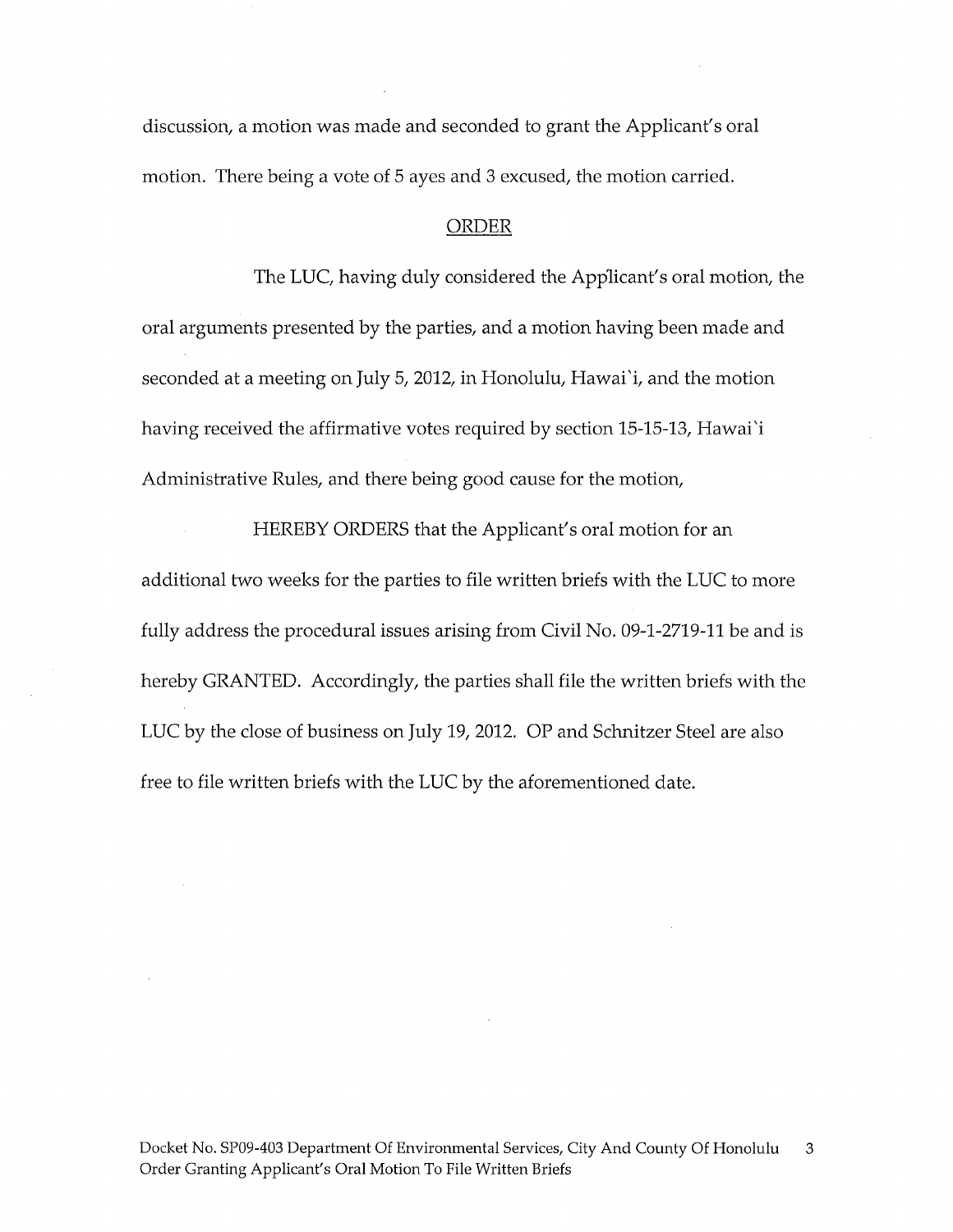### **ADOPTION OF ORDER**

This ORDER shall take effect upon the date this ORDER is certified by this Commission.

Done at Honolulu, Hawai'i, this 12th, day of July, 2012, per

motion on July 5, 2012.

### **LAND USE COMMISSION**

APPROVED AS TO FORM

STATE OF HAWAI'I

Deputy Attorney General

By HELLER **RONAI** 

Vice-Chairperson and Commissioner (Chair Chock delegated Vice-Chair Heller to sign order)

Filed and effective on:

 $7/12/12$ 

Certified by:

DANIEL ORODENKER **Executive Officer**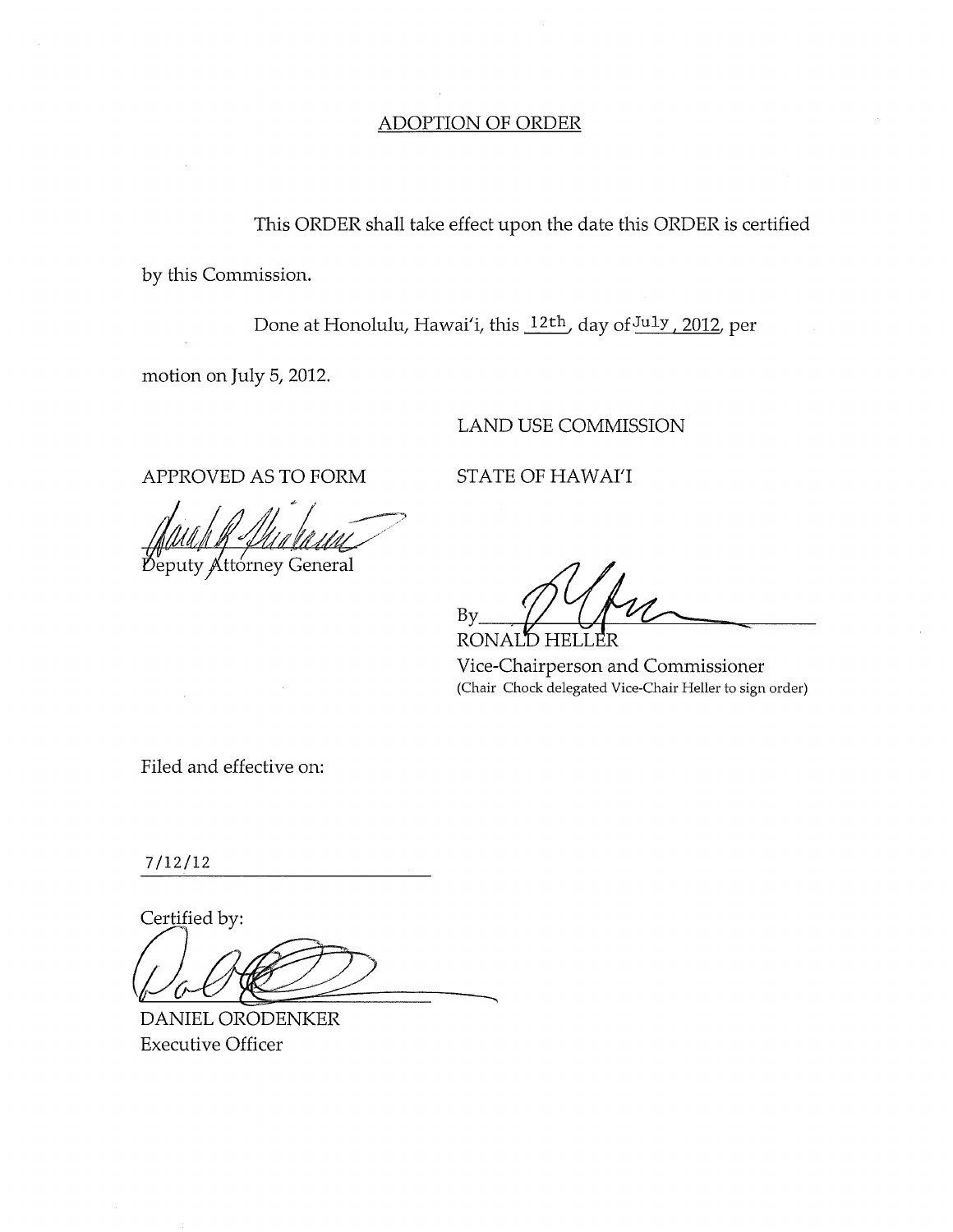

#### BEFORE THE LAND USE COMMISSION

OF THE STATE OF HAWAI'I

In The Matter Of The Application Of ) DOCKET NO. SP09-403 The DEPARTMENT OF ENVIRONMENTAL ) ORDER GRANTING SERVICES, CITY AND COUNTY OF HONOLULU ) APPLICANT'S ORAL For A New Special Use Permit To (a) MOTION TO FILE Supersede Existing Special Use (a) WRITTEN BRIEFS; Permit To Allow A 92.5-Acre ) CERTIFICATE OF Expansion And Time Extension For ) SERVICE Waimānalo Gulch Sanitary Landfill, ) Waimanalo Gulch, O'ahu, Hawai'i, Tax ) Map Key: 9-2-03: 72 And 73 )

### CERTIFICATE OF SERVICE

I hereby certify that a copy of the ORDER GRANTING APPLICANT'S ORAL

) )

MOTION TO FILE WRITTEN BRIEFS was served upon the following by either hand

delivery or depositing the same in the U. S. Postal Service by regular or certified mail as

noted:

DEL. Jesse Souki, Director Office of Planning P. O. Box 2359 Honolulu, Hawaii 96804-2359

> Bryan Yee, Esq. Deputy Attorney General Hale Auhau, Third Floor 425 Queen Street Honolulu, Hawaii 96813